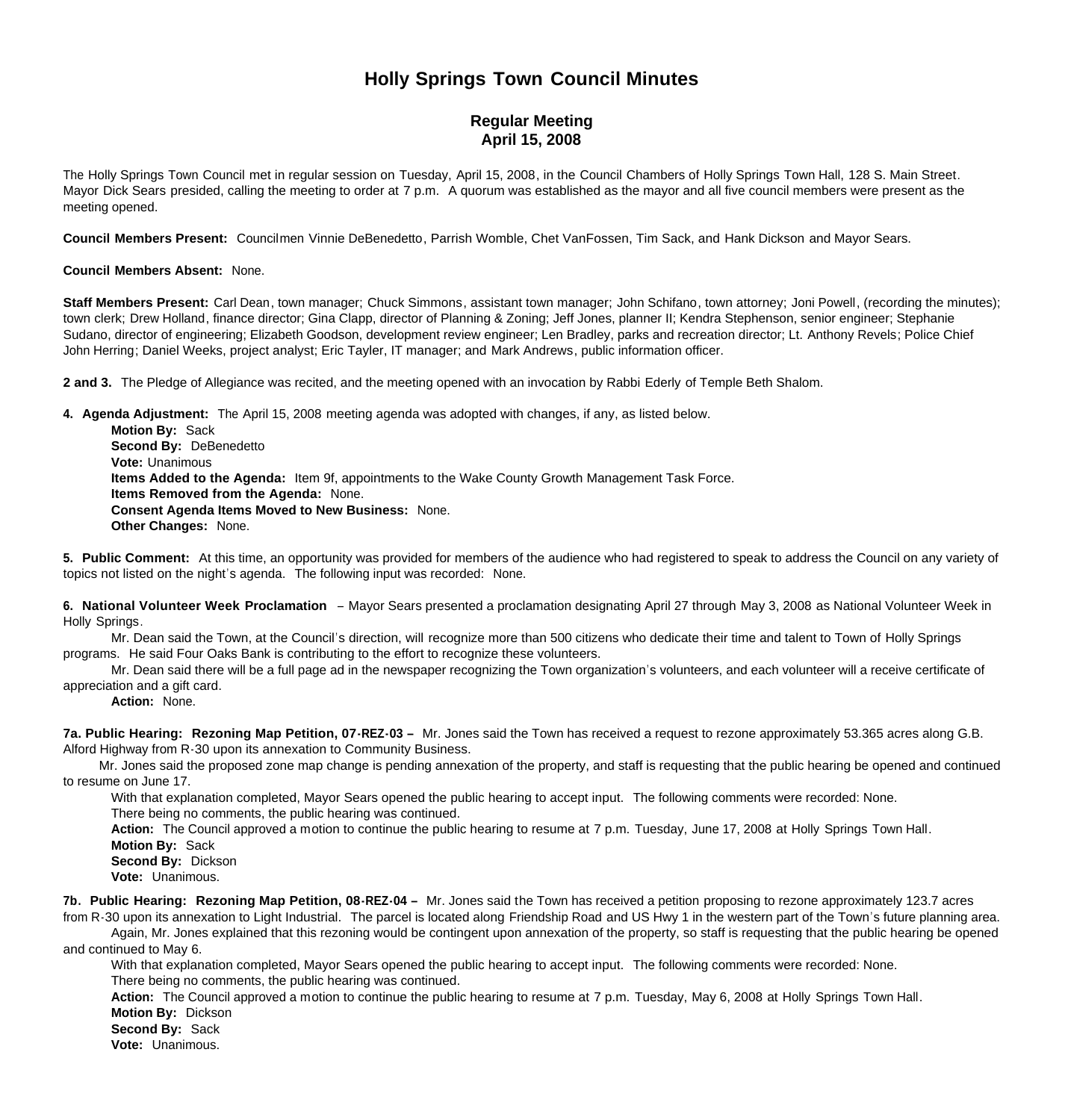**8. Consent Agenda:** The Council approved a motion to approve all items on the Consent Agenda. The motion carried following a motion by Councilman Dickson, a second by Councilman Womble and a unanimous vote. The following actions were affected:

8a. Minutes - The Council approved minutes of the Council's winter retreat special meeting held Feb. 22-24, 2008.

8b. Budget Amendment Report – The Council received a report of monthly amendments to the FY 2007-08 budget approved by the Town Manager. *A copy of the budget amendment report is incorporated into these minutes as addendum pages.*

8c. Resolution 08-14 – The Council adopted Resolution 08-14 directing the town clerk to investigate the sufficiency of annexation petition A08-02, Ransdell property, and setting a public hearing for Tuesday, May 6, 2008. *A copy of Resolution 08-14 is incorporated into these minutes as addendum pages.*

9d. Resolution 08-15 – The Council adopted Resolution 08-15 directing the town clerk to investigate the sufficiency of annexation petition A08-03, Sasser property, and setting a public hearing for Tuesday, May 6, 2008. *A copy of Resolution 08-15 is incorporated into these minutes as addendum pages.*

9e. Set Special Growth Forum Meeting – The Council set a special meeting for April 17 for a growth forum and public hearing.

9f. Budget Amendment, \$42,750 The Council adopted amendments to the FY 2007-08 budget in the amount of \$42,750 for the installation of a traffic signal on Avent Ferry Road as approved on April 1. *A copy of the budget amendment is incorporated into these minutes as an addendum page.*

9g. Budget Amendment, \$3,475 - The Council adopted an amendment to the FY 2007-08 budget in the amount of \$3,475 to accept insurance proceeds for law enforcement vehicle maintenance and replacement. *A copy of the budget amendment is incorporated into these minutes as an addendum page.*

9h. Budget Amendment, \$18,700 – The Council adopted an amendment to the FY 2007-08 budget in the amount of \$18,400 for the rain barrel program. *A copy of the budget amendment is incorporated into these minutes as an addendum page.*

9i. Budget Amendment, \$4,000 – The Council adopted an amendment to the FY 2007-08 budget in the amount of \$4,000 for the purchase of one-inch and over water meters. *A copy of the budget amendment is incorporated into these minutes as an addendum page.*

9j. Resolution 08-16 – The Council adopted Resolution 08-16 authorizing application for NCDOT Safe Routes to School grant funding. *A copy of Resolution 08-16 is incorporated into these minutes as an addendum page.*

9k. Cape Fear River Collective Study – The Council agreed to participate in a Triangle J Council of Governments collective study of the Cape Fear River in the amount of \$1,378. *A copy of the contract is incorporated into these minutes as addendum pages.*

**9a.** Garrison Subdivision Pump Station – Ms. Sudano said to be consistent with the Town's Engineering Design and Construction standards, the proposed site plan for the Garrison Pump Station needs the Council's endorsement.

 She said this site plan was approved by Town Council on June 20, 2006; however, due to site plan changes, a revised pump station site plan and location of the pump station is being presented for consideration.

 Ms. Sudano said the pump station is surrounded by future Garrison subdivision lots. It is buffered per design standards put in place previously by the Town Council to address this situation. Staff also will require the developer to have future purchasers of adjacent lots sign documents acknowledging their proximity to the Town-owned pump station that will require maintenance and future expansion.

 Councilman VanFossen suggested that the pump station site plan was not changing due to the change in layout of the Garrison Subdivision, so he did not believe it really needed to come back before the Council.

**Action:** The Council approved a motion to approve the amended site plan for the Garrison Subdivision pump station with the following conditions of plan approval to be addressed with the construction drawing review of the pump station:

1. This pump station is located in a wetland area. Appropriate revisions to the applicable state and federal permits for this project will be required.

2. Access to this site should include 40' long paved strip from roadway into the site.

3. The pump station site shall be conveyed to the Town via deed and/or recordation.

 **Motion By:** Sack **Second By:** Womble **Vote:** Unanimous.

**9b. Main Street Sidewalk –** Ms. Stephenson said staff has worked with Kimley Horn & Associates to complete the design for the five-foot concrete sidewalk to be constructed on the west side of Main Street from Third street to Oak Hall Drive. She said bids were advertised formally March 17, 2008 and were opened at Town Hall on April 10, 2008.

She said bids were informally solicited, and staff recommends award of the work to the lowest responsible bidder, White Oak Construction.

**Action:** The Council approved a motion to award contract for Main Street sidewalks from Third Street to Oak Hall Drive to White Oak Construction in the amount of \$75,460, inclusive of 10% contingency.

 **Motion By:** Dickson **Second By: DeBenedetto Vote:** Unanimous.

*A copy of the Kimley Horn & Associates contract is on file in the Town Clerk's and Engineering Departments and will follow retention and disposition schedule.*

**9c. Forest Springs IRA –** Ms. Sudano explained that meetings are resulting in terms that are evolving, and she recommended that the Council defer action until the May 6 meeting when final terms can be presented.

**Action:** None

**9d. Stonemont Subdivision IRA Terms –** Ms. Sudano said the Town Council approved Stonemont Subdivision in August 2007. In accordance with the Town's Policy Statement on utility infrastructure reimbursements, an Infrastructure Reimbursement Agreement is proposed as follows.

 She said the developer is installing oversized gravity sewer lines through the development in order to service future upstream development, plus is installing an oversized pumping station that will service future development of a portion of the upstream tributary basin. (Note that the oversized pumping station is not being oversized to handle development of the entire drainage basin, as is normally the case, because it is anticipated that the pump station will be taken off line with the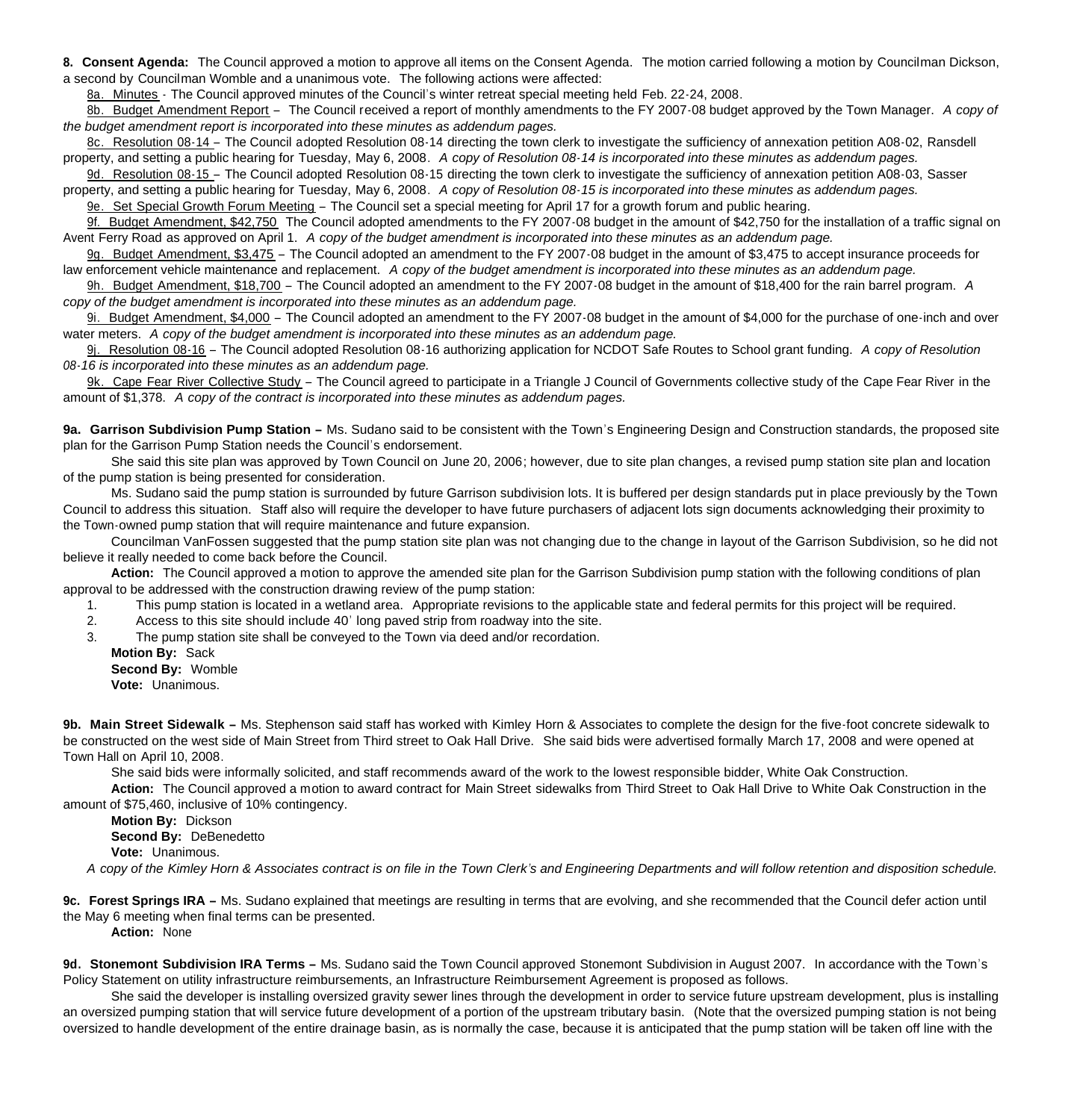development of downstream properties in the fairly near future.)

 She said the developer is eligible to receive fee credits against sewer acreage plus a small portion of sewer capacity replacement fees for the Townapproved eligible oversizing costs of the gravity sewer lines and pump station in the estimated amount of \$63,391.

 Ms. Sudano said a draft agreement has been prepared and is in review between the developer and Town staff, and will be brought to the May 6 Town Council meeting for approval, if these terms are approved by the Town Council this evening.

 She said the agreement will limit the amount of eligible fee credits to the engineer's estimated, or \$63,391 or actual costs, whichever is less. **Action:** The Council approved a motion to approve infrastructure reimbursement agreement terms with the developers of Stonemont for upsizing of utilities. **Motion By:** Womble

 **Second By:** Dickson **Vote:** Unanimous.

**9e. Green Oaks Parkway –** Mr. Dean reported that he had entered an agreement with TRIGON Engineering Consultants, Inc. related to lime stabilization operations proposed for portions of Green Oaks Parkway that are currently under construction. The lime stabilization was considered by the town at the request of the developer – Wakefield – who is constructing the roadway. The lime stabilization was approved by the Town with the requirement for third party monitoring to be provided by the Town at the developer's request.

Action: None. For information only.

**9f. Task Force** – Wake County has advised the Town that it is reestablishing the Wake County Growth Management Task Force and is seeking municipal representatives. Councilmen DeBenedetto and Sack volunteered to be members. Councilman Womble volunteered to an alternate.

 **Action:** The Council approved a motion to appoint Councilmen DeBenedetto and Sack to serve on the Wake County Growth Management Task Force as regular members and Councilman Womble to serve as an alternate.

 **Motion By:** Sack **Second By:** DeBenedetto **Vote:** Unanimous.

**10. 2008 Legislative Agenda Items -** Mr. Dean said staff is preparing the legislative agenda for the local delegation, and he asked the Council to vote as a board on the proposed list of topics.

He noted that Councilman DeBenedetto had suggested some topics, and he added that staff is requesting that flexibility in how the Town can spend 911 surcharges be added to the list.

 He asked the Council, too, if the Town should request state authorization to purchase land for schools in order to meet Councilman Womble's objectives. In discussion, Councilman Womble said he was suggesting that the Town purchase park land to be used as parks until such time if and when the school system wanted to purchase the land from the Town. No legislative authority would be required to purchase land for parks because towns already are authorized to do so.

 Councilman VanFossen suggested adding legislative authority for the Town to back-charge developers for road improvements that already have been installed. Mr. Schifano suggested that changes to the street assessment statute be a topic for a legislative long session and not the short session.

The following legislative agenda topics were approved:

- no tolls, but expeditious construction of I-540;
- modification of the election method for Wake County Board of Education;
- removing the cap on charter schools;
- add flexibility to how the town can spend 911 surcharges.

Mayor Sears said he would deliver this letter to the Wake Delegation by April 21 in advance of the April 28 meeting that is scheduled.

**Action:** The Council approved a motion to approve the following list of topics to be included in the Council's 2008 Legislative Agenda to be forwarded to the Wake Delegation:

- no tolls, but expeditious construction of I-540;
- modifying the election method for Wake County Board of Education;
- removing the cap on charter schools:
- adding flexibility to how the town can spend 911 surcharges.

**Motion By:** Sack

**Second By: DeBenedetto** 

 **Vote:** Unanimous. Hold assessment statute changes for long session

**11. Other Business:** Councilman Sack asked the engineering department to look into the newly-paved portion of New Hill Road, which is deteriorating.

- **12. Manager 's Report:** Mr. Dean reminded the Council of the super streets field trip and the growth forum on Thursday. Mr. Weeks reported that the Town sold 81 rain barrels at the most recent sale.
- **13. Closed Session:** None.

**14. Adjournment:** There being no further business for the evening, the April 15, 2008 meeting of the Holly Springs Town Council was adjourned following a motion by Councilman Sack, a second by Councilman Dickson and a unanimous vote.